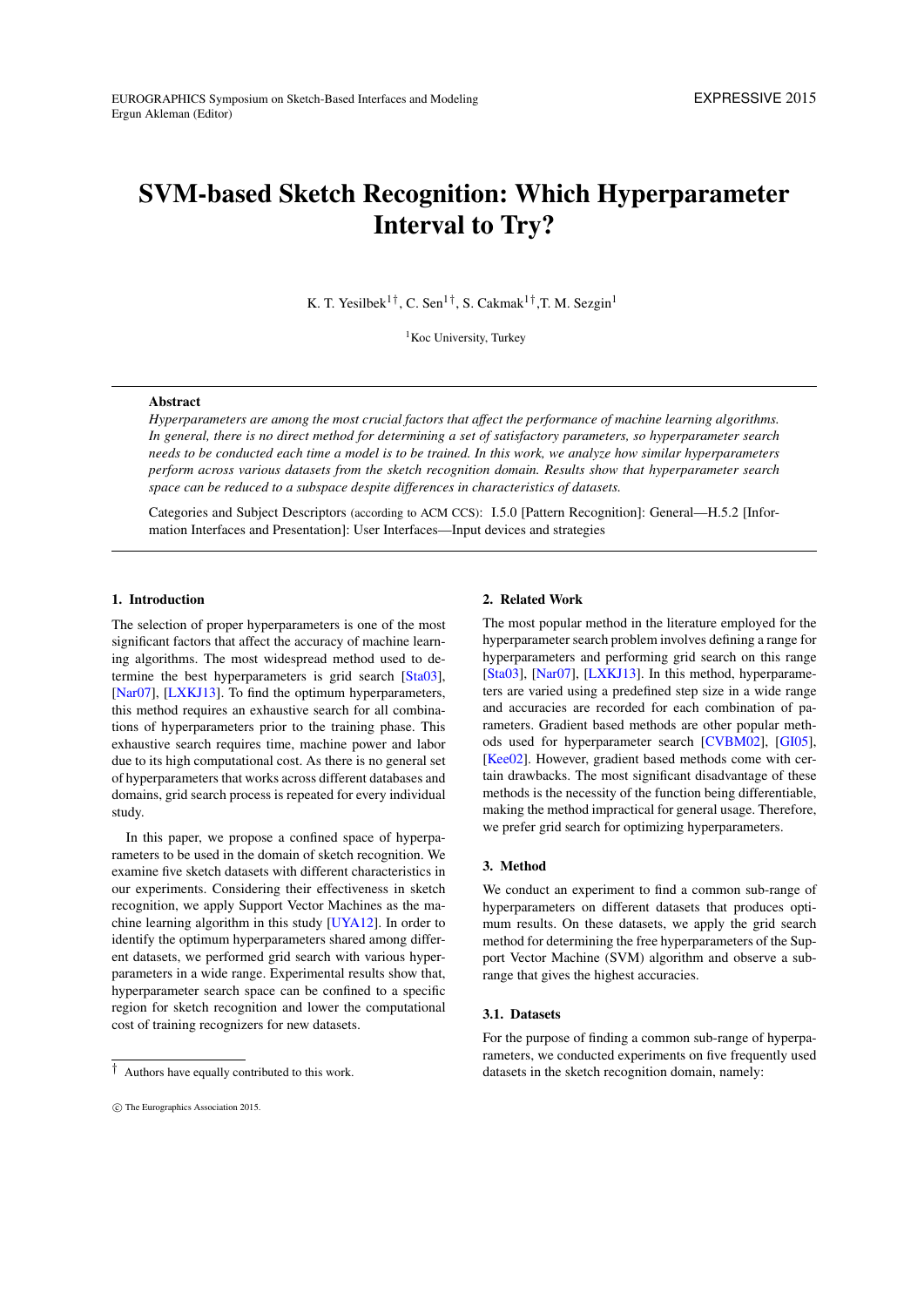<span id="page-1-0"></span>*Kemal Tugrul Yesilbek, Cansu Sen, Serike Cakmak, T. Metin Sezgin / SVM-based Sketch Recognition: Which Hyperparameter Interval to Try?*

| <b>COAD</b> | NicIcon            | TrafficSign | <b>ShortStraw</b> | Eitz |
|-------------|--------------------|-------------|-------------------|------|
|             |                    |             |                   |      |
| $\circ$     |                    |             |                   |      |
|             | $\overline{\circ}$ |             |                   |      |
|             |                    |             |                   |      |
|             |                    |             |                   |      |

Table 1: *Sample sketches from datasets*

- 1. COAD dataset [\[Man97\]](#page-4-7), including symbols from military courses of action diagrams
- 2. NicIcon database [\[NWV08\]](#page-4-8), that expresses the context of an emergency management application
- 3. Traffic Sign database [\[Oze13\]](#page-4-9), which consists of traffic sign boards
- 4. ShortStraw database [\[XJ09\]](#page-4-10), that is used in corner finding algorithms for sketches
- 5. Eitz database [\[EHA12\]](#page-4-11), which consists of numerous objects from the daily life

Table 1 presents the identifying instances from 5 classes which are selected randomly just for visualization purposes. We do not have any constraint on the selected instances, so our argument about the subspace restriction would hold even if different instances had been chosen.

# 3.1.1. COAD Dataset

A complete list of objects in this dataset can be found in the US Army Field Manual 101-5-1 [\[Man97\]](#page-4-7). There are hundreds of symbols in this dataset, and we focus on a subset of 20 for practical reasons. Eight different users sketched the symbols from each of the 20 classes. In total 620 examples of different symbols were collected and the dataset contains approximately 27 symbols per class.

#### 3.1.2. NicIcon Dataset

The NicIcon database includes multi-stroke symbols that are used in the context of an emergency management application (e.g., symbols for fire brigade, gas, roadblock, injury). Dataset includes 23641 symbols from 14 different classes in total. The symbols consist of an average of 5.2 strokes, and the average number of strokes for the individual categories ranges from 3.1 to 7.5. Dataset contains approximately 1860 symbols per class.

# 3.1.3. TrafficSign Dataset

TrafficSign dataset consists of 10320 symbols from 8 different traffic sign classes. Full dataset was constructed by 43 different users, and each user has 30 sketches per class. In

|                   | <b>Number</b><br>оf<br>objects | Number of<br>participants | Average<br>number<br>of<br>strokes | <b>Density</b><br>of sketch<br>points |
|-------------------|--------------------------------|---------------------------|------------------------------------|---------------------------------------|
| <b>COAD</b>       | 20                             |                           | 3.64                               | 0.0271                                |
| <b>NicIcon</b>    | 14                             | 35                        | 2.83                               | 0.0052                                |
| TrafficSign       | 8                              | 43                        | 3.84                               | 0.0112                                |
| <b>ShortStraw</b> | 15                             |                           | 1.00                               | 0.0067                                |
| Eitz              | 250                            | 1350                      | 17.55                              | 0.0168                                |

Table 2: *Dataset characteristics*

order to keep our experiments tractable, we used a smaller subset of 800 symbols, i.e. 100 randomly selected symbols for each class. Dataset contains approximately 1290 symbols per class.

## 3.1.4. ShortStraw Dataset

ShortStraw Dataset consists of 15 classes which are collected from 15 different users. Each user was asked to draw each shape four times. 1260 strokes were collected, but 14 were removed because they were very poorly written. Dataset contains 84 symbols per class.

#### 3.1.5. Eitz Dataset

Eitz dataset consists of 20000 symbols from 250 different classes which are collected from 1350 unique users. Amazon Mechanical Turk (AMT) is used in order to collect the sketches [\[EHA12\]](#page-4-11). Dataset contains 80 symbols per class and a total of 351,060 strokes with each sketch containing a median number of 13 strokes.

# 3.2. Dataset Characteristics

The five datasets used in our experiments are quite different from each other. The characteristic features that differentiate them are number of objects, number of participants, number of strokes and the density of sketch points. The density of sketch points is determined by dividing the number of sketch points by the area of sketch. Related information about the characteristic features of datasets is shown in Table 2.

# 3.3. Features

In this study, we used IDM (Image Deformation Model) features considering the fact that it is one of the most successful feature extraction method in sketch recognition domain [\[OD09\]](#page-4-12). In this method, sketches are converted to low density feature images by using the directions and end points of the strokes. The free parameters for the IDM method are k (kernel size), r (resampling parameter) and  $\sigma$  (smoothing factor). We set  $k = 25$ ,  $r = 50$  and  $\sigma = 10$  in order to get the highest prediction accuracies [\[TAS10\]](#page-4-13). The resulting IDM features have 720 entries for each sketch.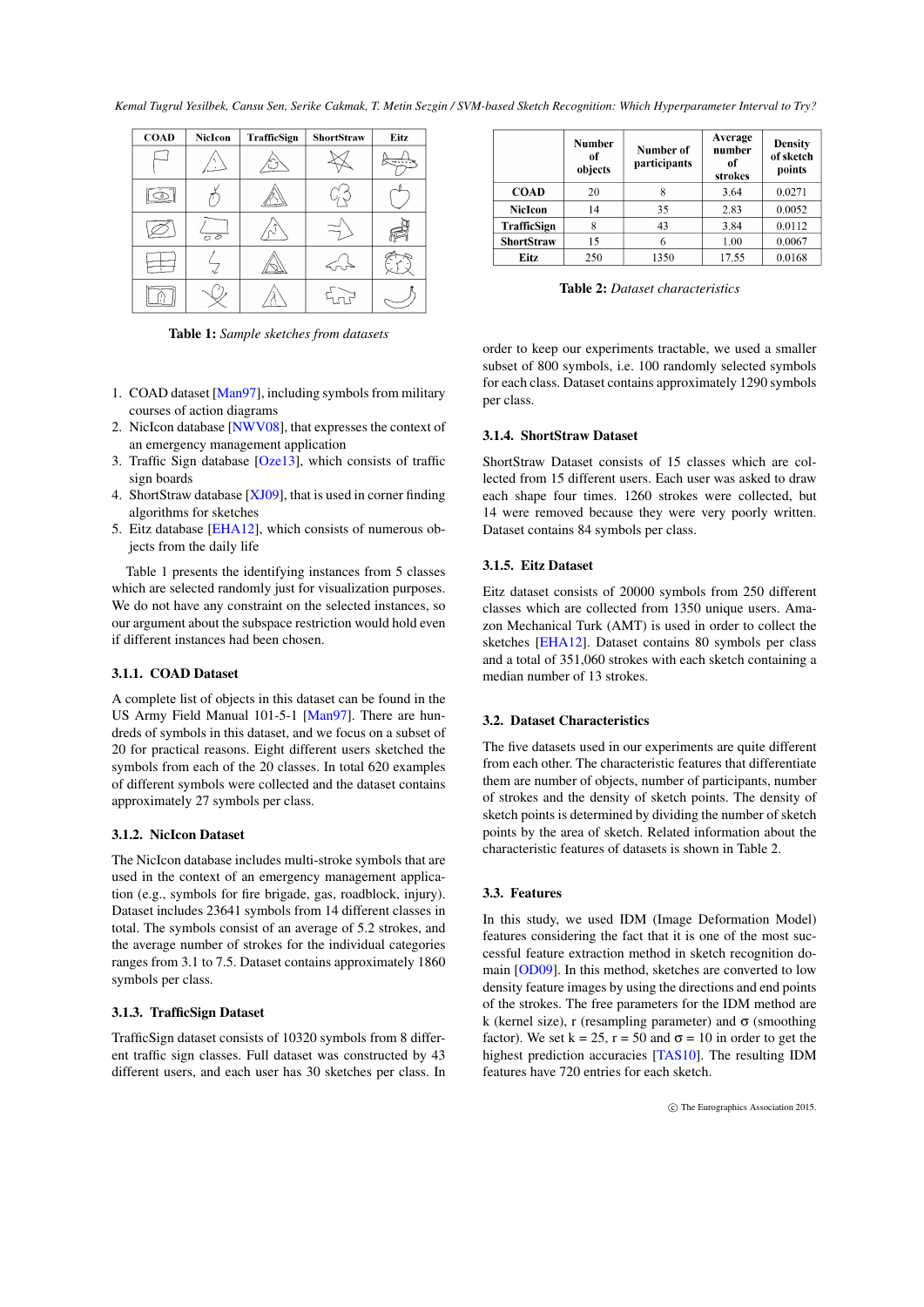<span id="page-2-0"></span>*Kemal Tugrul Yesilbek, Cansu Sen, Serike Cakmak, T. Metin Sezgin / SVM-based Sketch Recognition: Which Hyperparameter Interval to Try?*

#### 3.4. Support Vector Machines

In our experiments, we used C-SVM (a variant of SVM) with RBF kernel together with free parameters. We perform 5 fold cross validation to objectively assess the classifiers performance in our analyses. C-SVM with RBF kernel needs two hyperparameters to be specified. The hyperparameter C, controls the weight of the free parameters and the other hyperparameter γ defines the shape of the RBF kernel. We used LibSVM library for the implementation of the SVM algorithm [\[CL11\]](#page-4-14).

# 3.5. Grid Search

We train a separate model for every combination of SVM free hyperparameters and record the cross validation accuracies. For each dataset we visually demonstrate the cross validation accuracies. Both for the training and test data, we use the best hyperparameter pairs obtained through grid search. Training and test accuracies are beyond the scope of this paper. Our purpose is to define a restricted hyperparameter range. Hence, we report only the cross validation accuracies.

# 3.6. Hyperparameter Range

We performed grid search in the range between  $2^{-10}$  and  $2^{20}$ for the C parameter. Step size is defined as 0.5 in exponential range of values. For the γ parameter, grid search was performed in the range between  $2^{-20}$  and  $2^{10}$  in such a way that the exponential values increase by 0.5. Thus, we scan 3721 hyperparameter combinations in total, 61 different hyperparameters for C and 61 different parameters for gamma specifically.

## 4. Experiment

In the grid search method, we need to retrain the SVM model for each pair of hyperparameters and make predictions based on this model. Therefore, it suffers from computational complexity. Computational time is dependent on the number of free hyperparameters, step size, and dataset size. When using the grid search method, researchers face the problem of computational time being intractable. In this study, we parallelized grid search in order to make it work on a multi-core processor with the purpose of decreasing the computational time. We divided this process into different executable files such that the accuracies of hyperparameter pairs are calculated by these files. We split the computations into 961 different executable files and ran our experiments on a high performance cluster with 150 distributed cores.

#### 5. Results

We report the experiment results separately for each dataset in Figures 1 through 5. As the results for five datasets are combined, we find a common interval for SVM hyperparameters, inspite of the different characteristics of the datasets.

c The Eurographics Association 2015.



Figure 1: *Cross validation accuracies for the COAD dataset*



Figure 2: *Cross validation accuracies for the NicIcon dataset*



Figure 3: *Cross validation accuracies for the TrafficSign dataset*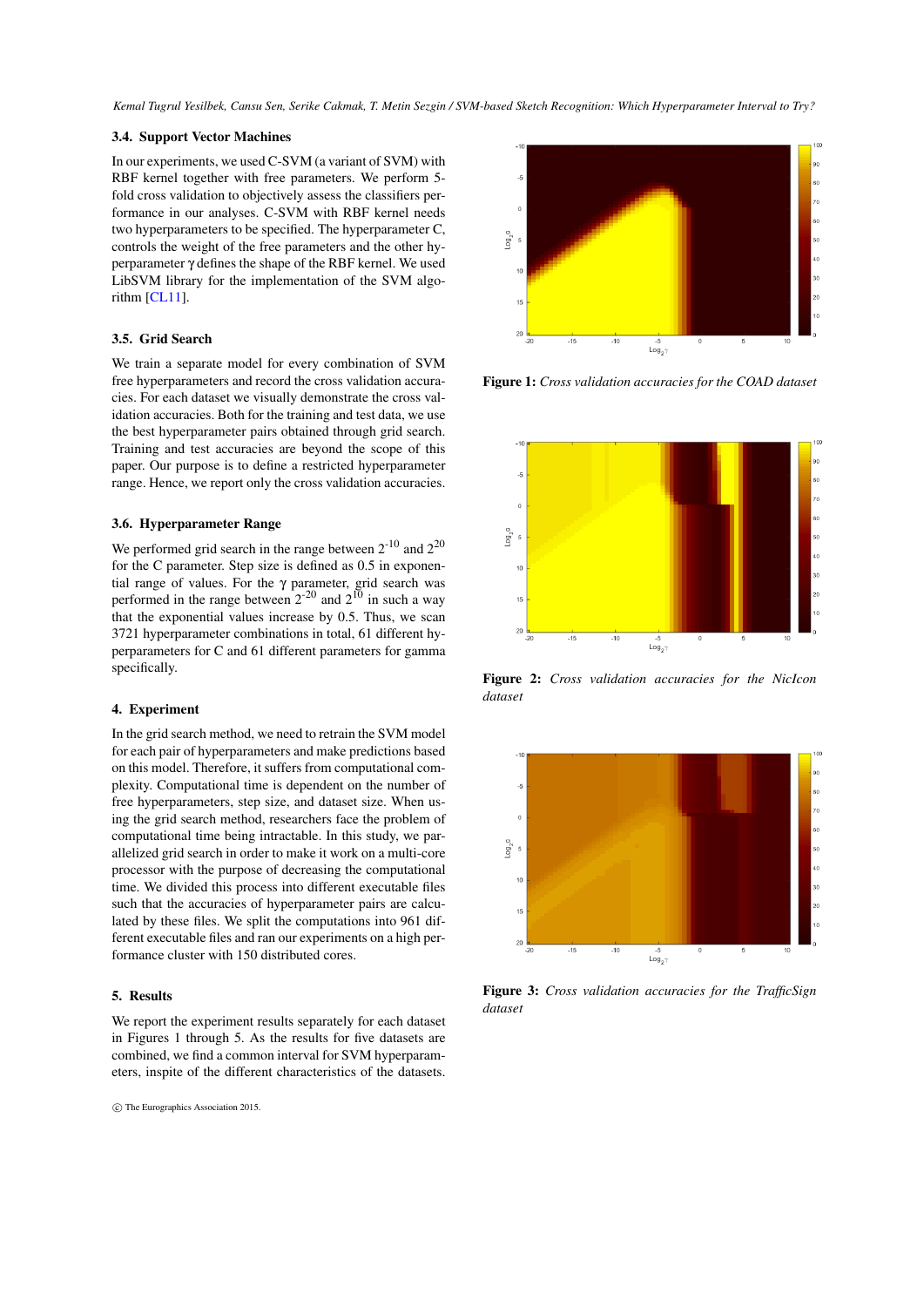*Kemal Tugrul Yesilbek, Cansu Sen, Serike Cakmak, T. Metin Sezgin / SVM-based Sketch Recognition: Which Hyperparameter Interval to Try?*



Figure 4: *Cross validation accuracies for the ShortStraw dataset*



Figure 5: *Cross validation accuracies for the Eitz datases*



Figure 6: *Cross validation accuracies for the COAD dataset*



Figure 7: *Intersection of the highest accuracy regions*

We acquire highest accuracies when we choose C hyperparameter from the interval  $[2<sup>2</sup>,2<sup>20</sup>]$  and γ hyperparameter from the interval  $[2^{-7.5}, 2^{-3}]$ . We present average accuracies for all datasets in Figure 6.

Figure 7 shows how we reduce the hyperparameter search space. For all datasets, the regions where accuracies are within 95% of the maximum cross validation accuracies are intersected. Grid search is performed for 3721 hyperparameter pairs and 331 of these pairs have the highest accuracies in the intersected region. As a result, we reduce the hyperparameter search space by 91.1%. Searching only 8.9% of the overall search space, amount of time required to find the optimum hyperparameters decreases from tens of hours to minutes.

To evaluate our restricted hyperparameter selection strategy, we assess the results on an unseen dataset by excluding one dataset each time in a leave-one-out fashion. From five datasets, we exclude one dataset and determine the shared hyperparameter interval by intersecting the high-accuracy regions of remaining four datasets. In Figures 8 and 9, we present the mean accuracy and maximum accuracy results on unseen datasets both for entire hyperparameter space and subspace. Maximum accuracies are the upper limit that we can reach and we see that for an unseen dataset maximum accuracy is acquired when the subspace of hyperparameters are used. We can also see that, mean accuracies are much higher in the restricted hyperparameter space than they are in overall hyperparameter space.

Leave-one-out experiment results show that hyperparameter sets chosen from our restricted interval will include the parameters giving the highest accuracy for the dataset that is left out. Hence, using our restricted hyperparameter space leads higher accuracy on any future dataset.